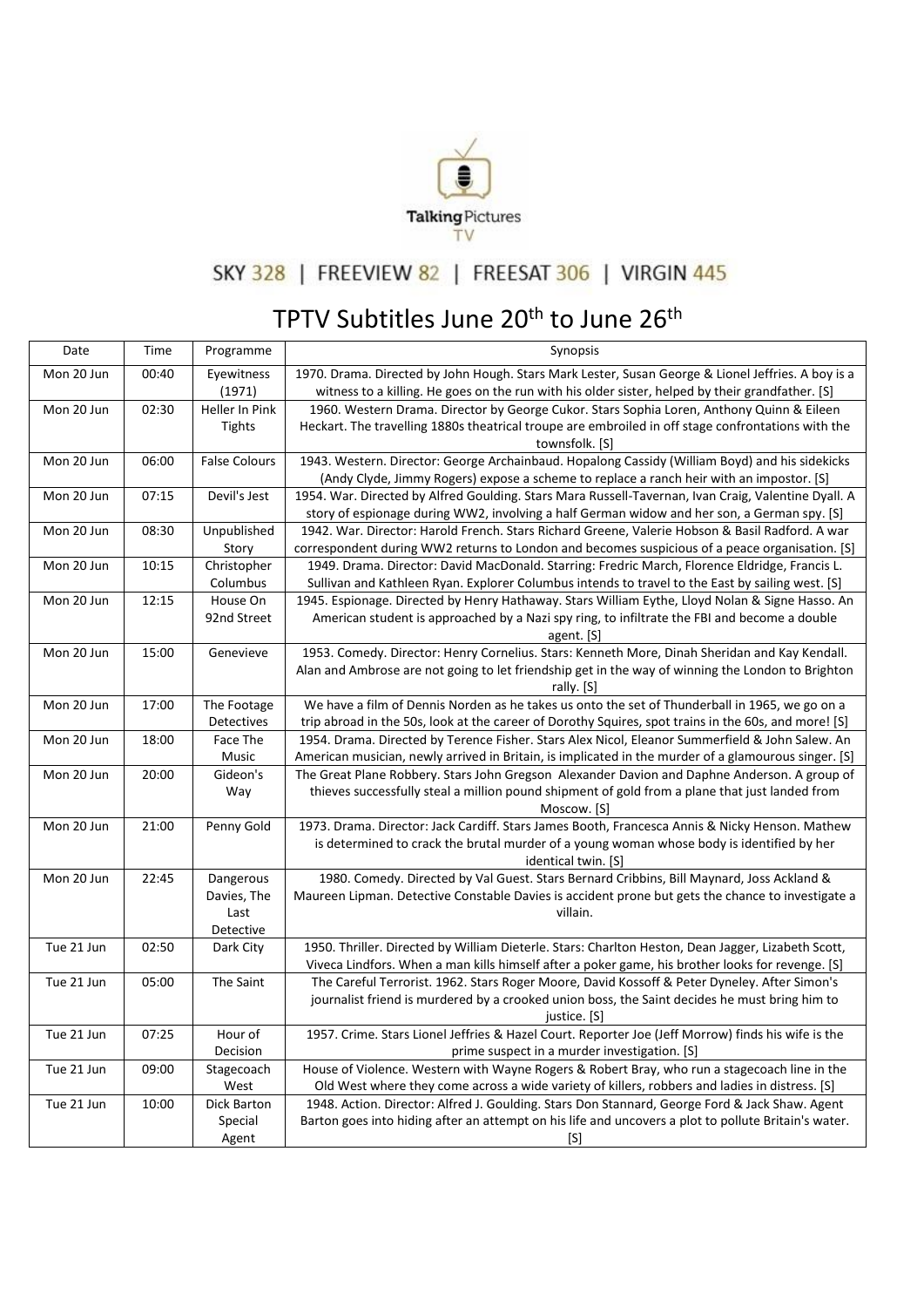| Tue 21 Jun | 11:25 | Sherlock<br>Holmes                    | The Case of Lady Beryl. 1954. Starring: Ronald Howard, Howard Marion-Crawford & Paulette<br>Goddard. Lady Beryl confesses to a murder, but Sherlock Holmes is convinced that she didn't do it.<br>[S]             |
|------------|-------|---------------------------------------|-------------------------------------------------------------------------------------------------------------------------------------------------------------------------------------------------------------------|
| Tue 21 Jun | 12:00 | They Knew<br>Mr Knight                | 1946. Drama. Directed by Norman Walker. Stars Mervyn Johns, Nora Swinburne & Joan<br>Greenwood. A man sentenced to 12 months in Lincoln jail, following a share scam, plunges his<br>family into despair. [S]     |
| Tue 21 Jun | 13:50 | A Bell For<br>Adano                   | 1945. War. Directed by Henry King. Stars Gene Tierney, John Hodiak, William Bendix, & Richard<br>Conte. A major and his men attempt to restore law and order in the war-torn Italian town of<br>Adano. [S]        |
| Tue 21 Jun | 15:55 | I'm All Right<br>Jack                 | 1959. Comedy. Directed by John Boulting. Stars Peter Sellers, Terry-Thomas & Ian Carmichael. After<br>leaving the army, upper class Windrush takes a job in industry. He then inadvertently starts a strike       |
| Tue 21 Jun | 18:00 | Dial 999                              | Motor Bike Bandits. 1958. Stars Robert Beatty, Neil McCarthy & Michael Ely. Maguire investigates a<br>series of 'spaceman' robberies where a thief will suddenly appear outside an upstairs window. [S]           |
| Tue 21 Jun | 18:30 | Paul<br>Temple's<br>Triumph           | 1950. Nettlefold Films production directed by Maclean Rogers and starring John Bentley & Dinah<br>Sheridan. Paul Temple is on the hunt for a kidnapped scientist who's invented a secret formula.                 |
| Tue 21 Jun | 20:00 | Maigret                               | The Winning Ticket. 1961. Stars Rupert Davies, Ewen Solon & Helen Shingler. Maigret hunts down a<br>ruthless gang, with only a few clues to help him solve a puzzling crime. [S]                                  |
| Tue 21 Jun | 23:05 | The Outer<br>Limits                   | Don't Open Till Doomsday. 1964. Stars Miriam Hopkins, John Hoyt & Russell Collins. A woman<br>whose husband disappeared, stops at nothing to complete her long overdue wedding night<br>scenario. [S]             |
| Wed 22 Jun | 00:00 | Cellar Club<br>with Caroline<br>Munro | Caroline Munro opens the doors for another thrilling night of horror. Firstly, is the 1971<br>Amicus/British Lion production I, Monster starring Christopher Lee and Peter Cushing. [S]                           |
| Wed 22 Jun | 00:05 | I, Monster                            | 1971. Horror. Directed by Stephen Weeks. Stars Peter Cushing, Christopher Lee & Mike Raven. A<br>psychologist invents a drug for his patients, but when he tests it on himself, he becomes an evil<br>doctor. [S] |
| Wed 22 Jun | 01:40 | Cellar Club<br>with Caroline<br>Munro | Next up, Caroline offers us another horror - Haunted House! Made in 1969, directed by Michael<br>Armstrong, it stars Frankie Avalon as a one of a group of teens that visit a deserted country house.<br>IS1      |
| Wed 22 Jun | 01:45 | Haunted<br>House of<br>Horror         | 1969. Horror. Directed by Michael Armstrong. Stars Frankie Avalon, Dennis Price & Richard<br>O'Sullivan. A group of teens visit an abandoned house rumoured to be haunted. [S]                                    |
| Wed 22 Jun | 03:30 | Cellar Club<br>with Caroline<br>Munro | The final offering for tonight is another episode from the Thames TV series Shadows of Fear. The<br>episode titled The Death Watcher features John Neville, Judy Parfitt & Victor Maddern. [S]                    |
| Wed 22 Jun | 03:35 | Shadows of<br>Fear                    | The Death Watcher. 1971. Stars: John Neville, Judy Parfitt, Victor Maddern. A Scientist is<br>determined to prove his fanciful theories about spirits. [S]                                                        |
| Wed 22 Jun | 04:35 | Cellar Club<br>with Caroline<br>Munro | Caroline Munro rounds off the night with a peek at next week's serious line up of entertainment.<br>We hope to see you next Friday! [S]                                                                           |
| Wed 22 Jun | 04:40 | Final<br>Appointment                  | 1954. Crime. Directed by Terence Fisher and starring John Bentley. Reporters investigate threats<br>against a retired army officer and discover links to a series of murders that occurred during the<br>war. [S] |
| Wed 22 Jun | 07:40 | 13 East<br>Street                     | 1952. Drama. Directed by Robert Baker. Starring Patrick Holt, Dora Bryan & Michael Balfour. A<br>detective poses as an escaped convict to catch a gang of warehouse robbers. [S]                                  |
| Wed 22 Jun | 08:50 | It's a Great<br>Day                   | 1955. Starring Ruth Dunning, Edward Evans, Sidney James, Sheila Sweet, Peter Bryant, Nancy<br>Roberts and Vera Day. Comedy based on the hugely successful TV series 'The Groves'. [S]                             |
| Wed 22 Jun | 10:10 | Dragonwyck                            | 1946. Drama. Director: Joseph L. Mankiewicz. Starring: Gene Tierney, Walter Huston & Vincent<br>Price. A girl is recruited by a distant relative, to be governess to his daughter in his mansion. [S]             |
| Wed 22 Jun | 12:15 | The Good-<br>Time Girl                | 1948. Drama. Directed by David MacDonald. Stars Jean Kent, Dennis Price, Herbert Lom. A young<br>girl gets involved with some criminals, meets some on the run GI's and starts a crime wave with<br>them. [S]     |
| Wed 22 Jun | 14:00 | Secret Army                           | Sound of Thunder. 1979. Stars Bernard Hepton, Paul Shelley & Juliet Hammond. The Allies reach<br>Belgium and Bradley establishes contact with local resistance. Reinhardt attempts to trap Natalie.<br>[S]        |
| Wed 22 Jun | 15:05 | Saddle Up!                            | Welcome back to another afternoon of Saddle Up! The first offering is the 1949 western action film<br>Tulsa, which stars Susan Hayward as a daughter seeking to avenge her father. [S]                            |
| Wed 22 Jun | 15:15 | Tulsa                                 | 1949. Western. Directed by Stuart Heisler. Stars Susan Hayward, Robert Preston & Pedro<br>Armendáriz. The daughter of a cattle rancher killed in an oil field explosion seeks revenge. [S]                        |
| Wed 22 Jun | 17:00 | Saddle Up!                            | James Stephens introduces the second feature of today, Adventures in Silverado. Directed by Phil<br>Karson, the story focuses on a stagecoach driver who gets into trouble in the town of Silverado. [S]          |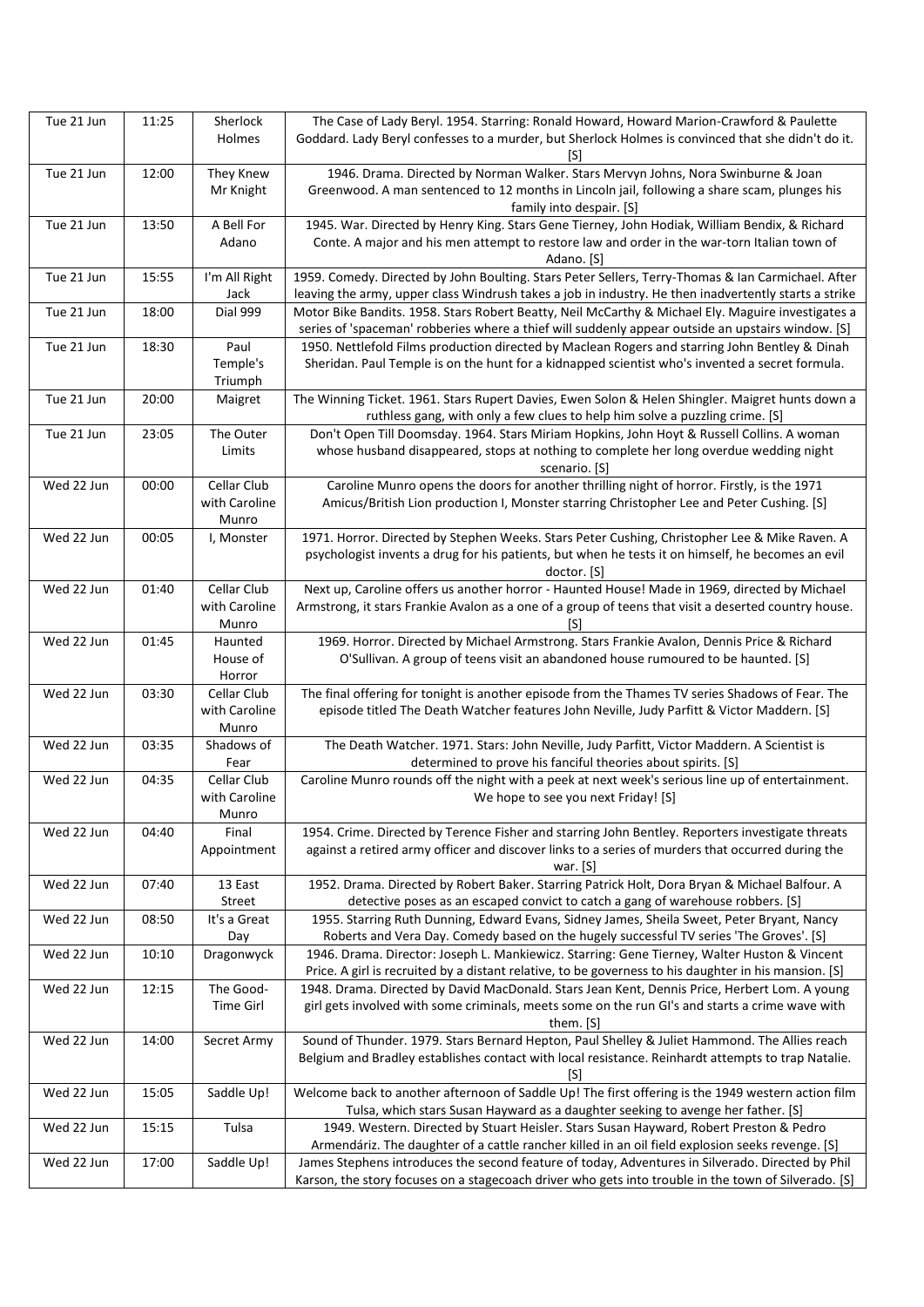| Wed 22 Jun | 17:10 | Adventures                 | 1948. Western. Directed by Phil Karson. Stars William Bishop, Gloria Henry & Edgar Buchanan. A                                                                                               |
|------------|-------|----------------------------|----------------------------------------------------------------------------------------------------------------------------------------------------------------------------------------------|
|            |       | in Silverado               | rivalry between a pair of stagecoach drivers leaves one of them a false suspect in a robbery. [S]                                                                                            |
| Wed 22 Jun | 18:40 | Saddle Up!                 | Next week's thrilling western features are previewed by James Stephens. [S]                                                                                                                  |
| Wed 22 Jun | 21:10 | Noble House                | Part III. 1988. Directed by Gary Nelson. Stars Pierce Brosnan, Deborah Raffin & Dudley Sutton.                                                                                               |
|            |       |                            | Romance is in the air for two couples, including Ian and Casey, who enjoy a visit to Macao. [S]                                                                                              |
| Thu 23 Jun | 23:00 | The                        | The Gilded Cage. 1969. Stars Stuart Damon, Alexandra Bastedo & William Gaunt. Richard is                                                                                                     |
|            |       | Champions                  | abducted when his file is obtained from Nemesis HQ. The others must locate Richard and solve the<br>case. [S]                                                                                |
| Thu 23 Jun | 03:00 | <b>Escape From</b>         | 1962. Action. Director: Ronald Neame. Stars: Yul Brynner, Anthony Caruso & Sal Mineo. An officer                                                                                             |
|            |       | Zahrain                    | in the security service of a despotic regime arranges to murder a jailed revolutionary leader. [S]                                                                                           |
| Thu 23 Jun | 06:00 | Grand Ole                  | 1940. Comedy. Directed by Frank McDonald. A small-town mayor in the Ozarks, passes a bill to                                                                                                 |
|            |       | Opry                       | help farmers and wins the election for state government through music of the Grand Ole Opry.                                                                                                 |
| Thu 23 Jun | 07:25 | Theatre                    | 1943. Comedy. Director: John Baxter. Stars Bud Flanagan, Chesney Allen, Peggy Dexter & Lydia                                                                                                 |
|            |       | Royal                      | Sherwood. A Theatre manager becomes broke and wishes to close. A rare broadcast of a formerly                                                                                                |
|            |       |                            | 'lost' film. [S]                                                                                                                                                                             |
| Thu 23 Jun | 08:40 | The<br>Astonished          | 1950. Drama. Directors: Terence Fisher and Antony Darnborough. Stars: Celia Johnson, Noel<br>Coward and Margaret Leighton. A love triangle between a psychiatrist, his wife and an impulsive |
|            |       | Heart                      | younger woman. [S]                                                                                                                                                                           |
| Thu 23 Jun | 10:25 | Daddy Long                 | 1955. Romance. Directed by Jean Negulesco. Stars Fred Astaire, Leslie Caron & Terry Moore. A                                                                                                 |
|            |       | Legs                       | wealthy American has a chance encounter with a young French woman and anonymously pays for                                                                                                   |
|            |       |                            | her education. [S]                                                                                                                                                                           |
| Thu 23 Jun | 12:55 | <b>Kind Hearts</b>         | 1949. Comedy. Director: Robert Hamer. Stars: Alec Guinness, Dennis Price & Valerie Hobson. A                                                                                                 |
|            |       | & Coronets                 | poor relative of a wealthy Duke plots to inherit the title by murdering the heirs who stand ahead of                                                                                         |
|            |       |                            | him. $[S]$                                                                                                                                                                                   |
| Thu 23 Jun | 16:10 | <b>Hell Drivers</b>        | 1957. Drama. Directed by C. Raker Endfield and stars Stanley Baker, David McCallum, Sid James                                                                                                |
|            |       |                            | and Sean Connery. Tom signs up as a 'Hell Driver', but the death-trap roads are the least of his<br>problems. [S]                                                                            |
| Thu 23 Jun | 18:40 | Return to                  | 1940. Drama. Directed by Robert Stevenson. Stars Clive Brook, Anna Lee & Dame May Whitty. The                                                                                                |
|            |       | Yesterday                  | arrival of an established actor sparks a turn of events for a seaside theatrical company. [S]                                                                                                |
| Thu 23 Jun | 20:00 | The Saint                  | The Covetous Headsman. 1962. Stars Roger Moore, Barbara Shelley & Eugene Deckers. Simon                                                                                                      |
|            |       |                            | meets a woman caught in a drama and the silver medal she wears may just be the key to solving                                                                                                |
|            |       |                            | the mystery. [S]                                                                                                                                                                             |
| Thu 23 Jun | 21:00 | The Hunters                | 1958. War drama. Director: Dick Powell. Stars: Robert Mitchum, May Britt and Lee Philips. During                                                                                             |
|            |       |                            | the Korean War two American pilots become bitter enemies, but their feud takes a back seat in                                                                                                |
| Fri 24 Jun | 00:45 | Masquerade                 | combat. [S]<br>1965. Action. Directed by Basil Dearden. Stars Cliff Robertson, Jack Hawkins & Marisa Mell. A                                                                                 |
|            |       |                            | British war hero and an American are employed to kidnap the 14-year-old heir apparent to an Arab                                                                                             |
|            |       |                            | throne. [S]                                                                                                                                                                                  |
| Fri 24 Jun | 06:00 | <b>Sailing Along</b>       | 1938. Musical Comedy. Director: Sonnie Hale. Stars: Jessie Matthews, Barry MacKay & Alastair Sim.                                                                                            |
|            |       |                            | A barge-owner's adopted daughter falls in love with his son & has to choose between him and                                                                                                  |
|            |       |                            | stardom. [S]                                                                                                                                                                                 |
| Fri 24 Jun | 08:05 | Woman                      | 1948. Romantic Comedy. Directed by Terence Young. Stars Stewart Granger, Ronald Squire, Dandy                                                                                                |
|            |       | Hater                      | Nichols & Irene Handl. Lord Datchett tries to lure a French film star into an experimental romance.<br>[S]                                                                                   |
| Fri 24 Jun | 10:10 | Secret                     | 1952. Crime Drama. Director Thorold Dickinson. Stars Valentina Cortese, Audrey Hepburn, Serge                                                                                                |
|            |       | People                     | Reggiani & Charles Goldner. Two sisters get tangled up in deceit, espionage and murder. [S]                                                                                                  |
| Fri 24 Jun | 12:00 | G.I. Blues                 | 1960. Musical Comedy. Directed by Norman Taurog. Stars Elvis Presley, Juliet Prowse and Robert                                                                                               |
|            |       |                            | Ivers. A soldier bets his friend that he can win the heart of an untouchable dancer. [S]                                                                                                     |
| Fri 24 Jun | 14:05 | Train of                   | 1949. Drama. Directed by Sidney Cole, Charles Crichton and Basil Dearden. Starring Jack Warner,                                                                                              |
|            |       | Events                     | Susan Shaw and Gladys Henson. A train disaster is told as four short stories. [S]                                                                                                            |
| Fri 24 Jun | 15:50 | Love is a                  | 1955. Romantic drama. Directed by Henry King. Stars William Holden, Jennifer Jones & Torin                                                                                                   |
|            |       | Many-                      | Thatcher. A widowed Chinese-English doctor falls in love with a married American reporter in 1949                                                                                            |
|            |       | Splendored<br><b>Thing</b> | Hong Kong. [S]                                                                                                                                                                               |
| Fri 24 Jun | 17:55 | Doctor In                  | 1963. Comedy. Directed by Ralph Thomas. Stars Dirk Bogarde, James Robertson Justice &                                                                                                        |
|            |       | <b>Distress</b>            | Samantha Eggar. Dr. Simon Sparrow's love life improves when the lovely Delia Mallory is brought                                                                                              |
|            |       |                            | into casualty. [S]                                                                                                                                                                           |
| Fri 24 Jun | 20:00 | The Outer                  | The Mutant. 1964. Stars Larry Pennell, Warren Oates & Walter Burke. A scientist visits a newly                                                                                               |
|            |       | Limits                     | located, habitable planet, finding it is ruled by a dangerous human mutant with telepathic powers.                                                                                           |
|            |       |                            | [S]                                                                                                                                                                                          |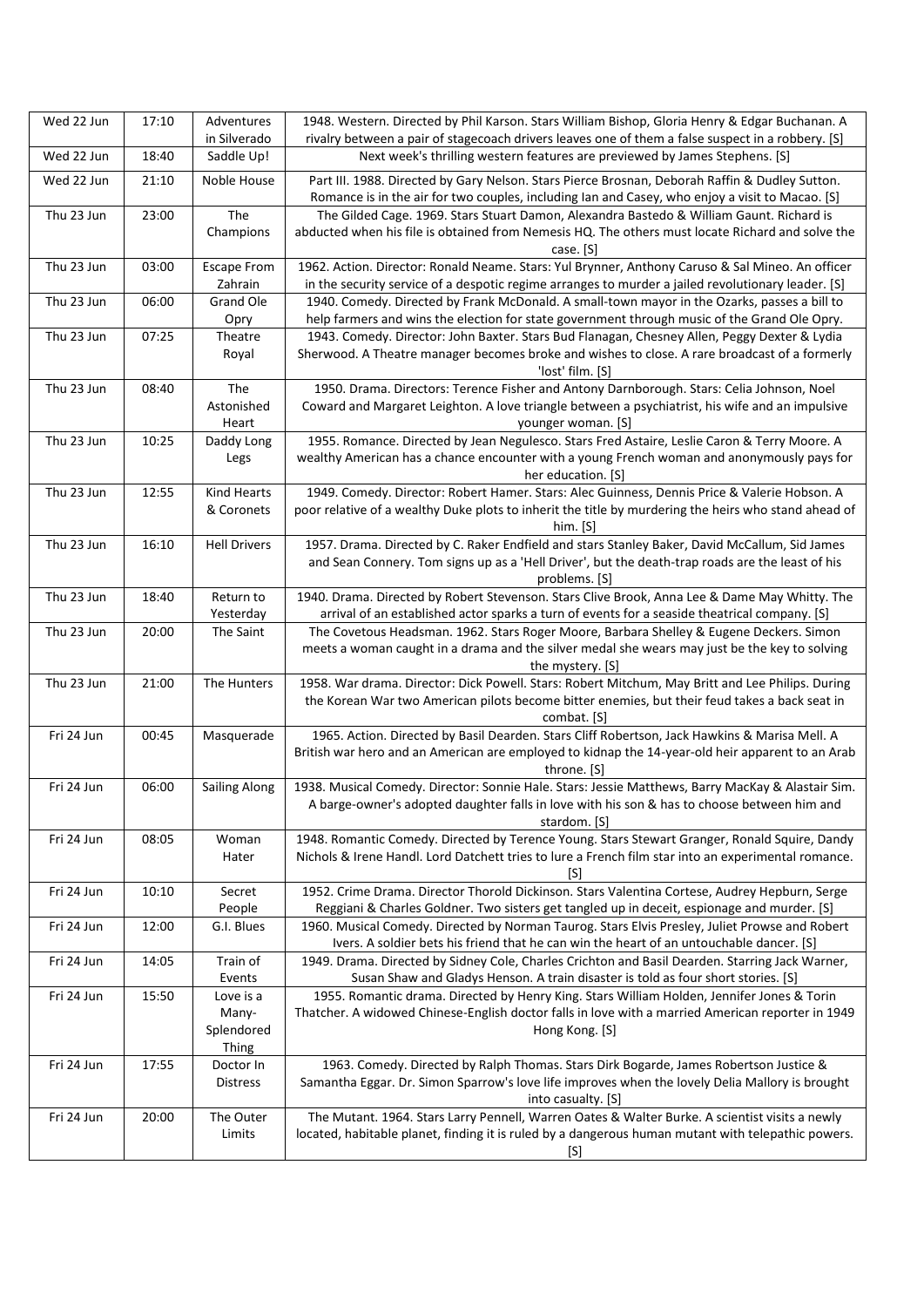| Fri 24 Jun | 21:00 | Cellar Club             | Caroline Munro opens the doors to another spooky evening in The Cellar Club. The first offering of                                                                                                          |
|------------|-------|-------------------------|-------------------------------------------------------------------------------------------------------------------------------------------------------------------------------------------------------------|
|            |       | with Caroline           | the night is The Mad Room, a 1969 horror feature directed by Bernard Girard. [S]                                                                                                                            |
|            |       | Munro                   |                                                                                                                                                                                                             |
| Fri 24 Jun | 21:05 | Mad Room                | 1969. Horror. Directed by Bernard Girard. Stars Stella Stevens, Shelley Winters & Skip Ward. Two                                                                                                            |
|            |       |                         | siblings return from a mental asylum to live with their sister, but all takes a turn for the worse. [S]                                                                                                     |
| Fri 24 Jun | 22:55 | Cellar Club             | The Werewolf continues tonight's horror collection. Caroline introduces the 1956 science fiction                                                                                                            |
|            |       | with Caroline           | horror film retelling the classic werewolf tale, directed by Fred F. Sears. [S]                                                                                                                             |
|            |       | Munro                   |                                                                                                                                                                                                             |
| Fri 24 Jun | 23:00 | The                     | 1956. Sci-fi Horror. Directed by Fred F. Sears. Stars Don Megowan, Joyce Holden & Eleanore Tanin.                                                                                                           |
|            |       | Werewolf<br>Cellar Club | A family man takes an experimental serum, transforming him into a terrifying creature. [S]                                                                                                                  |
| Sat 25 Jun | 00:40 | with Caroline           | Caroline presents the final, terrifying film of the evening, Beast in the Cellar. This 1970 British<br>horror focuses on a series of murders in a quiet village and the mystery surrounding the killer. [S] |
|            |       | Munro                   |                                                                                                                                                                                                             |
| Sat 25 Jun | 00:45 | Beast in the            | 1970. Horror. Something is killing British soldiers. Is a terrifying beast at large? Or something even                                                                                                      |
|            |       | Cellar                  | stranger and more deadly? Starring Flora Robson, Beryl Reid, Tessa Wyatt & John Hamill.                                                                                                                     |
| Sat 25 Jun | 02:30 | Cellar Club             | Caroline gives us a peek at next week's films. [S]                                                                                                                                                          |
|            |       | with Caroline           |                                                                                                                                                                                                             |
|            |       | Munro                   |                                                                                                                                                                                                             |
| Sat 25 Jun | 02:35 | Lust For A              | 1971. Horror. Director: Jimmy Sangster. Stars: Yutte Stensgaard, Ralph Bates & Barbara Jefford. In                                                                                                          |
|            |       | Vampire                 | 1830, Mircalla arrives at a finishing school when a visiting author falls in love with her.                                                                                                                 |
| Sat 25 Jun | 06:00 | The Secret              | 1948. Family. Directed by William C. Hammond. Stars: Tony Wager, Ivor Bowyer, Murray                                                                                                                        |
|            |       | Tunnel                  | Matheson. Two boys set out to bring justice to the thieves of a Rembrandt painting. [S]                                                                                                                     |
| Sat 25 Jun | 07:00 | Fantastic               | 1966. Action Adventure. Directed by Richard Fleischer. Stars Stephen Boyd, Raquel Welch &                                                                                                                   |
|            |       | Voyage                  | Edmond O'Brien. A surgical team is shrunken down and injected into a dying scientist to save his                                                                                                            |
|            |       |                         | life. [S]                                                                                                                                                                                                   |
| Sat 25 Jun | 09:00 | Hawkeye &               | The Long Rifles. 1957. Director Sam Newfield. Stars John Hart, Lon Chaney Jr & Brendan Dillon.                                                                                                              |
|            |       | the Last of             | Someone is selling illegal guns to the Native Americans. The townspeople blame gunsmith Eben                                                                                                                |
|            |       | the                     | Cotten. [S]                                                                                                                                                                                                 |
|            |       | <b>Mohicans</b>         |                                                                                                                                                                                                             |
|            |       | The Lone                | Masked Rider. 1949. Stars Clayton Moore & Jay Silverheels. A gang is holding the sheriff's fiancee                                                                                                          |
| Sat 25 Jun | 09:30 |                         |                                                                                                                                                                                                             |
|            |       | Ranger                  | hostage. The Lone Ranger becomes the notorious The Masked Rider in order to save her. [S]                                                                                                                   |
| Sat 25 Jun | 10:00 | Larry the               | 1971. Toytown Goes West. [S]                                                                                                                                                                                |
|            | 10:15 | Lamb                    |                                                                                                                                                                                                             |
| Sat 25 Jun |       | <b>The Sky-Bike</b>     | 1967. Directed by Charles Frend. Stars Liam Redmond, William Lucas & Harry Locke. Mr Lovejoy                                                                                                                |
|            |       |                         | helps young Tom build the first man powered flying machine, but will he be beaten by the<br><b>Squadron Leader? [S]</b>                                                                                     |
| Sat 25 Jun | 11:30 | <b>The</b>              | The Ordeal. 1955. Stars Richard Greene, Victor Woolf & Archie Duncan. Edgar's accused of                                                                                                                    |
|            |       | <b>Adventures</b>       | murder. He is ordered to submit to trial by ordeal - plucking an iron bar from a boiling cauldron.                                                                                                          |
|            |       | of Robin                | $[S]$                                                                                                                                                                                                       |
|            |       | Hood                    |                                                                                                                                                                                                             |
| Sat 25 Jun | 12:00 | Journey to              | 1962. Sci-fi. Directed by Sidney W. Pink. Stars John Agar, Carl Ottosen & Ove Sprogoe. A five man                                                                                                           |
|            |       | the Seventh             | team is sent to explore Uranus, where they discover a malevolent force set on destroying them. [S]                                                                                                          |
|            |       | Planet                  |                                                                                                                                                                                                             |
| Sat 25 Jun | 13:40 | The Ship                | (AKA PT Raiders) 1955. Thriller. Directed by Basil Dearden. Stars Richard Attenborough, George                                                                                                              |
|            |       | That Died of            | Baker and Bill Owen. A trio of ex-servicemen begin smuggling black market items into post-war                                                                                                               |
|            |       | Shame                   | Britain. [S]                                                                                                                                                                                                |
| Sat 25 Jun | 16:00 | The Lost                | 1960. Fantasy Adventure. Directed by Irwin Allen. Stars Michael Rennie, Jill St. John & David                                                                                                               |
|            |       | World                   | Hedison. To prove that dinosaurs still exist, Professor Challenger takes a group to the Amazonian                                                                                                           |
|            |       |                         | jungle. [S]                                                                                                                                                                                                 |
| Sat 25 Jun | 18:10 | Tonight's               | 1954. Comedy. Directed by Mario Zampi. Stars David Niven, Yvonne De Carlo & Barry Fitzgerald.                                                                                                               |
|            |       | The Night               | The accidental death of an Irish landowner angers the locals when his relative takes over the                                                                                                               |
|            |       |                         | estate. [S]                                                                                                                                                                                                 |
| Sat 25 Jun | 20:00 | Maigret                 | The White Hat. 1962. Stars Rupert Davies, John Carson & Donald Morley. Conflict arises between                                                                                                              |
|            |       |                         | Maigret and a defence lawyer who is determined to score points in the media at the police's<br>expense. [S]                                                                                                 |
| Sat 25 Jun | 21:05 | Rita, Sue and           | 1986. Comedy. Directed by Alan Clarke. Stars Siobhan Finneran, Michelle Holmes, George Costigan                                                                                                             |
|            |       | Bob Too                 | & Lesley Sharp. Two teen babysitters become involved in an affair with their married employer. [S]                                                                                                          |
| Sat 25 Jun | 22:50 | Dance With              | 1985. Crime Drama. Directed by Mike Newell. Stars Miranda Richardson, Rupert Everett & Ian                                                                                                                  |
|            |       | a Stranger              | Holm. A complicated relationship story based on the life of Ruth Ellis, the last woman hanged in                                                                                                            |